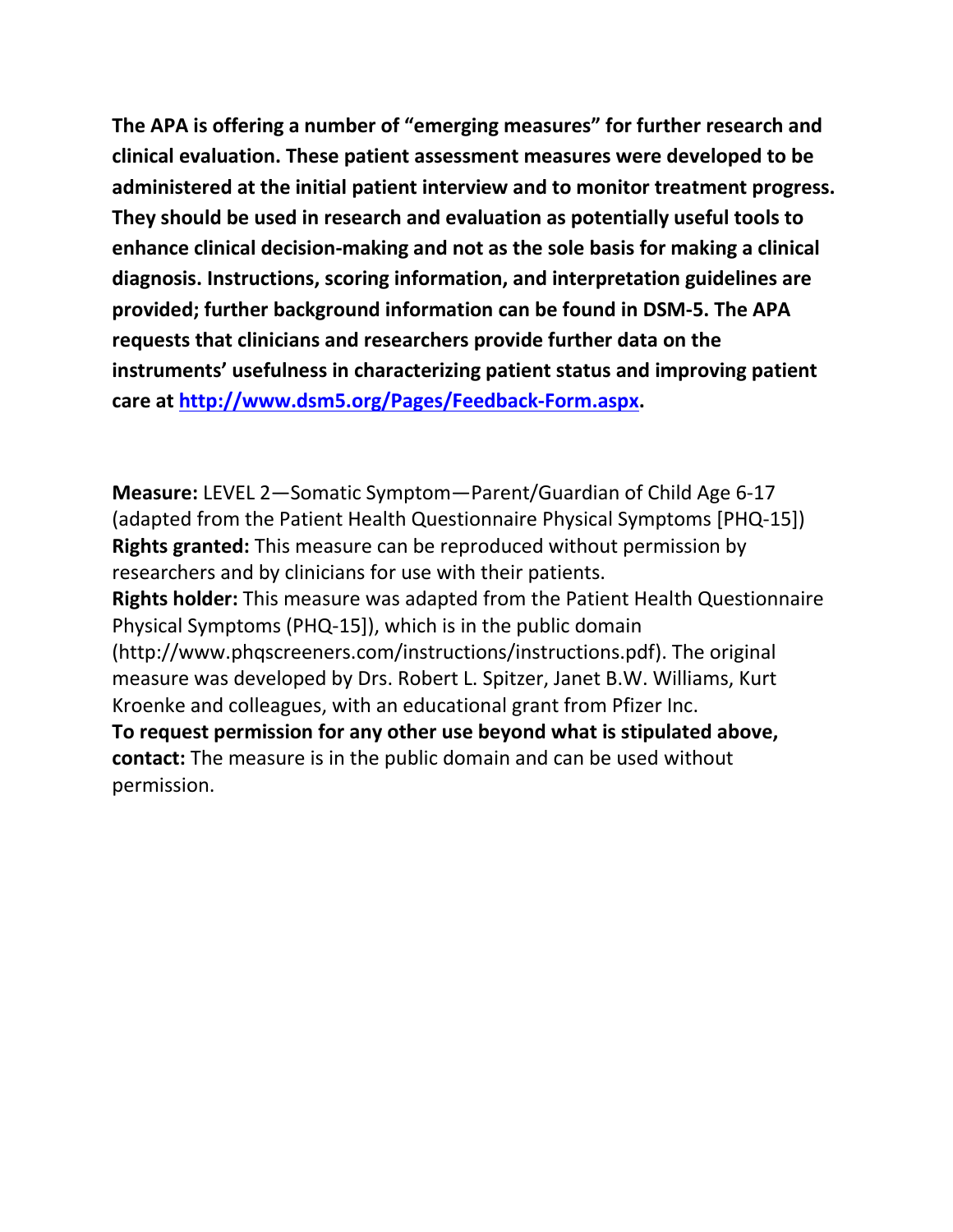## **LEVEL 2—Somatic Symptom—Parent/Guardian of Child Age 6-17\***

\* Adapted from the Patient Health Questionnaire Physical Symptoms (PHQ-15)

| <b>Child's Name:</b> | Age: | Sex: $\Box$ Male $\Box$ Female | Date: |
|----------------------|------|--------------------------------|-------|
|----------------------|------|--------------------------------|-------|

What is your relationship with the child receiving care? \_\_\_\_\_\_\_\_\_\_\_\_\_\_\_\_\_\_\_\_\_\_\_

**Instructions to parent/guardian:** On the DSM-5 Level 1 cross-cutting questionnaire that you just completed, you indicated that *during the past 2 weeks* your child receiving care has been bothered by "complaining of stomachaches, headaches, or other aches and pains" and/or "worrying about his/her health or about getting sick" at a mild or greater level of severity. The questions below ask about these feelings in more detail and especially how often your child has been bothered by a list of symptoms **during the past 7 days. Please respond to each**  item by marking  $(\checkmark)$  or x) one box per row.

|                                                                                                                                                                                      |                                                              |                     |                 | <b>Clinician Use</b> |                   |
|--------------------------------------------------------------------------------------------------------------------------------------------------------------------------------------|--------------------------------------------------------------|---------------------|-----------------|----------------------|-------------------|
| During the past 7 days, how much has your child been bothered by any of the following problems?                                                                                      |                                                              |                     |                 |                      | <b>Item Score</b> |
|                                                                                                                                                                                      |                                                              | <b>Not bothered</b> | <b>Bothered</b> | <b>Bothered</b>      |                   |
|                                                                                                                                                                                      |                                                              | at all<br>(0)       | a little<br>(1) | a lot<br>(2)         |                   |
| 1.                                                                                                                                                                                   | Stomach pain                                                 | $\Box$              | $\Box$          | $\Box$               |                   |
|                                                                                                                                                                                      |                                                              |                     |                 |                      |                   |
| 2.                                                                                                                                                                                   | Back pain                                                    | $\Box$              | $\Box$          | $\Box$               |                   |
| 3.                                                                                                                                                                                   | Pain in his or her arms, legs, or joints (knees, hips, etc.) | $\Box$              | $\Box$          | $\Box$               |                   |
| 4.                                                                                                                                                                                   | <b>FOR ADULTS</b>                                            | $\Box$              | $\Box$          | $\Box$               |                   |
| 5.                                                                                                                                                                                   | Headaches                                                    | $\Box$              | $\Box$          | $\Box$               |                   |
| 6.                                                                                                                                                                                   | Chest pain                                                   | $\Box$              | $\Box$          | $\Box$               |                   |
| 7.                                                                                                                                                                                   | <b>Dizziness</b>                                             | $\Box$              | $\Box$          | $\Box$               |                   |
| 8.                                                                                                                                                                                   | <b>Fainting spells</b>                                       | $\Box$              | $\Box$          | $\Box$               |                   |
| 9.                                                                                                                                                                                   | Feeling his or her heart pound or race                       | $\Box$              | $\Box$          | $\Box$               |                   |
| 10.                                                                                                                                                                                  | Shortness of breath                                          | $\Box$              | $\Box$          | $\Box$               |                   |
| 11.                                                                                                                                                                                  | <b>FOR ADULTS</b>                                            | $\Box$              | $\Box$          | $\Box$               |                   |
| 12.                                                                                                                                                                                  | Constipation, loose bowels, or diarrhea                      | $\Box$              | $\Box$          | $\Box$               |                   |
| 13.                                                                                                                                                                                  | Nausea, gas, or indigestion                                  | $\Box$              | $\Box$          | $\Box$               |                   |
| 14.                                                                                                                                                                                  | Feeling tired or having low energy                           | $\Box$              | $\Box$          | $\Box$               |                   |
| 15.                                                                                                                                                                                  | Trouble sleeping                                             | $\Box$              | $\Box$          | $\Box$               |                   |
| <b>Total/Partial Raw Score:</b>                                                                                                                                                      |                                                              |                     |                 |                      |                   |
| Prorated Score: (if 10 or more items answered)<br>$\mathbf{A}$ and $\mathbf{A}$ and $\mathbf{A}$ and $\mathbf{A}$<br>$\mathbf{r}$ and $\mathbf{r}$ are $\mathbf{r}$ and $\mathbf{r}$ |                                                              |                     |                 |                      |                   |

Adapted from Physical Symptoms (PHQ-15) for research and evaluation purposes.